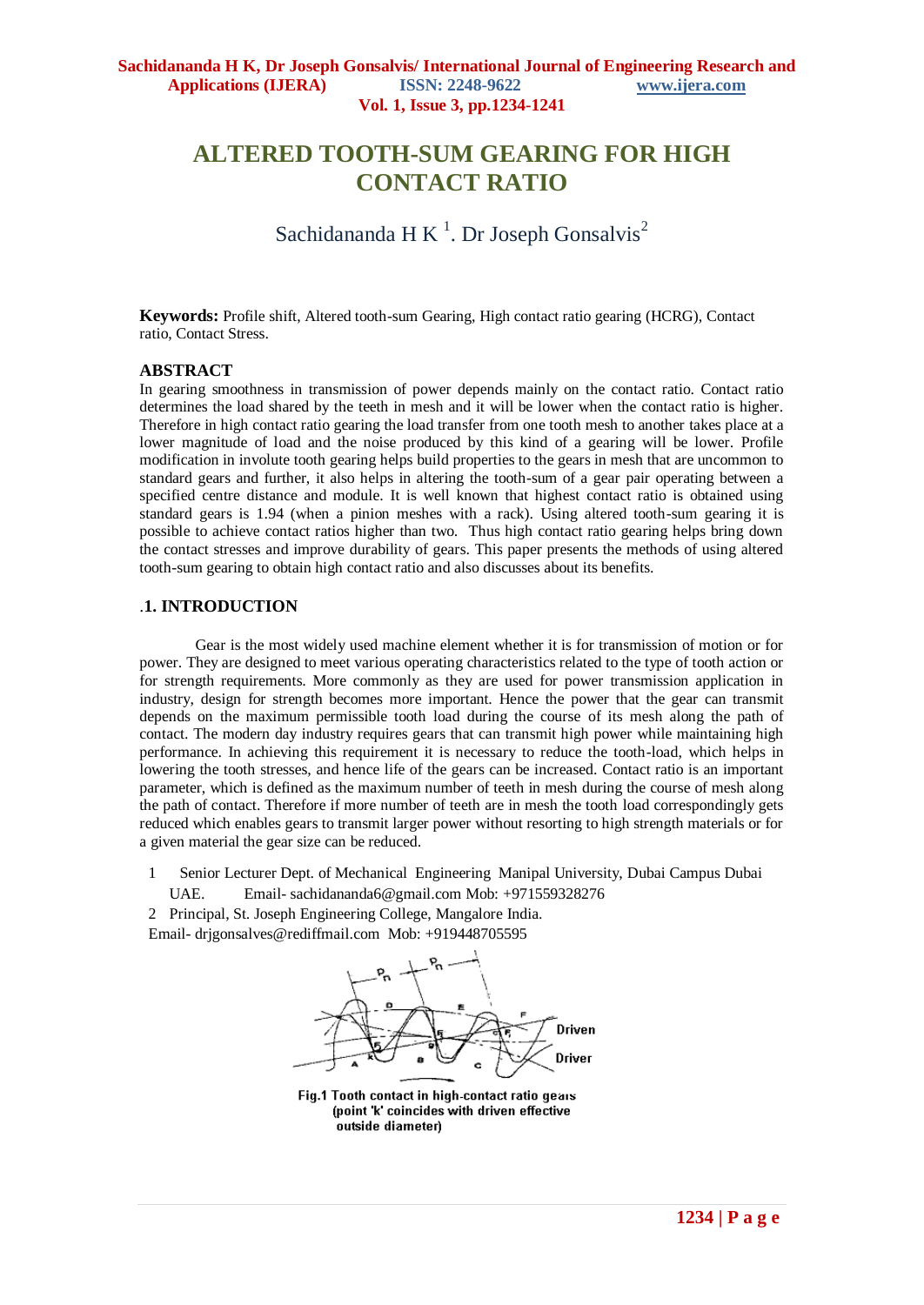

Fig.2 Tooth contact in high-contact ratio gears (point 'a' coincides with driver effective outside diameter)

A HCR gears in mesh are shown in Fig. 1, in which it is seen clearly that three teeth are in mesh and transmitting the load. The contact shown in Fig. 1 is such that the point "k" on the effective outside diameter of the driven gear is the contact point between tooth "D" on the driven gear and tooth "A" on the driver. Points "c" and "g" are the other two points of contact as shown. The circular base pitch is denoted by the distance measured between the points 'k-g' or 'g-c' along the line of action. Fig. 2, represents the instant that occurs just after the one shown in Fig.1. In this case the point "a" is the contact point that coincides with the effective outside diameter of the driver. Points "e" and "i" represent the other two points of contact. If the driving gear rotates in the direction indicated by the arrow as in Fig.2, the tooth "C" will come out of mesh with the tooth "F" and thus only two pairs of teeth will transmit the load. If the driver proceeds further, another tooth to the left of tooth "A" will come into mesh with a corresponding tooth on the driven and three pairs of contact is repeated and the chain of events as described above will repeat.

# **2. EFFECTS ON CONTACT RATIO**

Contact ratio of a gear pair is the ratio of the length of path of contact to the base pitch. The contact ratio is affected only when profile of the tooth is modified. In gearing, a contact ratio of 1.2 is taken as practical minimum in order to maintain smooth transfer of motion. Larger the contact ratio smoother will be the power transmission and also the noise level will be lower. Therefore it will be beneficial to have higher contact ratio. Standard gears (Uncorrected gears) in use have satisfactory contact ratio either for transfer of motion or power. In the most general case of gearing the contact ratio is found to be in the range of 1.6 to 1.7. Using standard gearing the highest contact ratio obtainable is 1.936 when a pinion meshes with a rack. But when gears of higher contact ratio are desirable the better option is to use profile corrected gears. Employing profile shifted gears of standard tooth-sum with their profile shift sum being equal to zero can achieve a maximum contact ratio of 1.8. However, the problem of achieving higher contact ratios of values greater than 2 can be met by using altered tooth-sum gearing. In this gearing a standard tooth-sum operating between a specified center distance and module can be altered by a value  $\pm 4$  % of the tooth-sum as given in reference (4). Thus a tooth-sum of 100 and of module 2mm operating between a specified center distance of 100 mm can be altered by  $\pm 4$  teeth and such alteration in tooth numbers will help accommodate tooth-sums ranging from 96 teeth to 104 teeth for the above center distance. Such alterations in tooth-sums operate on pressure angles different from the standard pressure angle. Hence for positive alterations in tooth numbers the operating pressure angle will be smaller than the standard pressure angle and vice versa. Also such changes as above necessitates profile shifting of gears in mesh. The following Table-1 gives the data of altered tooth-sum gearing. From this table it is evident that for positive alteration in tooth numbers the contact ratio obtained are greater than that available using standard tooth-sums.

**Table-1:** Details of altered tooth-sum gearing for a tooth-sum of 100 teeth and module 2mm.

| of<br>No. | Altered  | No of teeth | No of teeth | Operating          | Profile   | Profile shift | Contact |
|-----------|----------|-------------|-------------|--------------------|-----------|---------------|---------|
| teeth     | tooth-   | on pinion,  | on the Gear | pressure angle     | shift     | on gears      | ratio   |
| Altered   | sum. $Z$ | $\rm Z_{1}$ | Z,          | Degree, $\alpha_s$ | $\rm X_e$ | $X_1=X_2$     |         |
|           | 100      | 50          | 50          | 20.00              | 0.00      | 0.00          | 1.75    |
|           | 101      | 50          | 51          | 18.36              | $-0.48$   | $-0.24$       | 1.84    |
|           | 102      | 51          | 51          | 16.56              | $-0.92$   | $-0.46$       | 1.93    |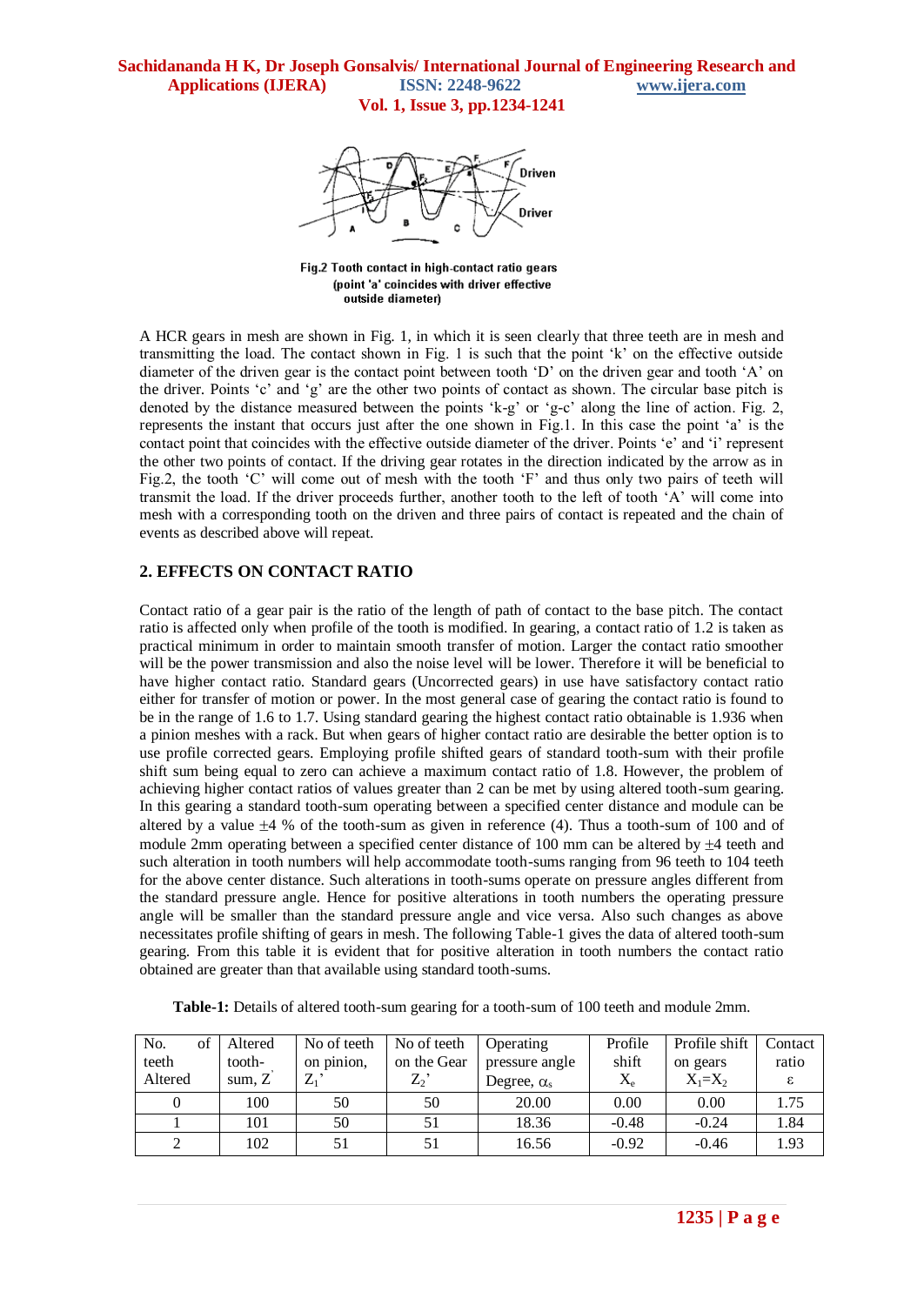| 3              | 103 | 51 | 52 | 14.56 | $-1.31$ | $-0.65$ | 2.01 |
|----------------|-----|----|----|-------|---------|---------|------|
| $\overline{4}$ | 104 | 52 | 52 | 12.24 | $-1.65$ | $-0.82$ | 2.08 |
| -1             | 99  | 49 | 50 | 21.52 | 0.51    | 0.25    | 1.64 |
| $-2$           | 98  | 49 | 49 | 22.94 | 1.07    | 0.53    | 1.52 |
| $-3$           | 97  | 48 | 49 | 24.28 | 1.65    | 0.82    | 1.40 |
| - 4            | 96  | 48 | 48 | 25.56 | 2.27    | 1.13    | 1.26 |





To study the effects of varying the number of teeth on the contact ratio the tooth-sum of 100 may be considered. A gear ratio of 1:1 is used in all the cases and the tooth sum is varied from  $+4$  teeth to  $-4$  teeth and the profile shift for each value of number of teeth altered (Zi) is taken from the Table-1. The corresponding profile shift is allowed on the pinion in varying proportions such that the algebraic sum of the profile shift remains equal to the value of profile shift given in Table-1. Using a standard module of 2mm the geometrical dimensions are determined and contact ratio is calculated. Fig. 3 shows the variation of contact ratio for different values of Zi altered over the tooth-sum of 100 allowing the profile shift  $x_1$ on the pinion. It is seen in this figure that for positive values of teeth altered on the tooth-sum the contact ratio is higher and vice-versa. The values of contact ratio peak when the resulting profile shift due to alteration in tooth numbers is shared equally for gear ratio 1:1. This property can be used beneficially while designing gears, which is uncommon to standard gearing. In Table-2 given below few cases of high contact ratio gearing for different tooth-sums ranging from 100 teeth to 180 teeth with an alteration in tooth numbers of +4 teeth indicate clearly that the contact ratio in all the cases given is greater than or equal to 2. Hence altered tooth-sum gearing can be

| <b>Standard Tooth-</b> | $Z_1 = 100$                 | $Z_2 = 120$  | $Z_3 = 140$   | $Z_4 = 160$   | $Z_{5} = 180$ |  |  |
|------------------------|-----------------------------|--------------|---------------|---------------|---------------|--|--|
| sum                    |                             |              |               |               |               |  |  |
| Tooth-sum Altered      | $Z_1^1 = 104$               | $Z_2^1$ =124 | $Z_3^1 = 144$ | $Z_4^1 = 164$ | $Z_5^1 = 184$ |  |  |
| $by +4$ teeth          |                             |              |               |               |               |  |  |
| Corresponding          | $-1.656$                    | $-1.721$     | $-1.765$      | $-1.797$      | $-1.821$      |  |  |
| profile shift, X       |                             |              |               |               |               |  |  |
| Profile shift on       |                             |              |               |               |               |  |  |
| Pinion                 | Contact Ratio $\varepsilon$ |              |               |               |               |  |  |
| X1                     |                             |              |               |               |               |  |  |
| $-1.2$                 | 2.02                        | 2.01         |               |               |               |  |  |
| $-1.1$                 | 2.05                        | 2.02         | 2.01          | 2.00          |               |  |  |
| $-1.0$                 | 2.06                        | 2.03         | 2.01          | 2.00          | 2.00          |  |  |
| $-0.9$                 | 2.07                        | 2.04         | 2.02          | 2.01          | 2.00          |  |  |
| $-0.8$                 | 2.08                        | 2.04         | 2.02          | 2.00          | 2.00          |  |  |

**Table 2:** Gives the values of Highest Contact ratios in Altered tooth-sum Gearing.

employed to achieve higher contact ratios if it is so desirable.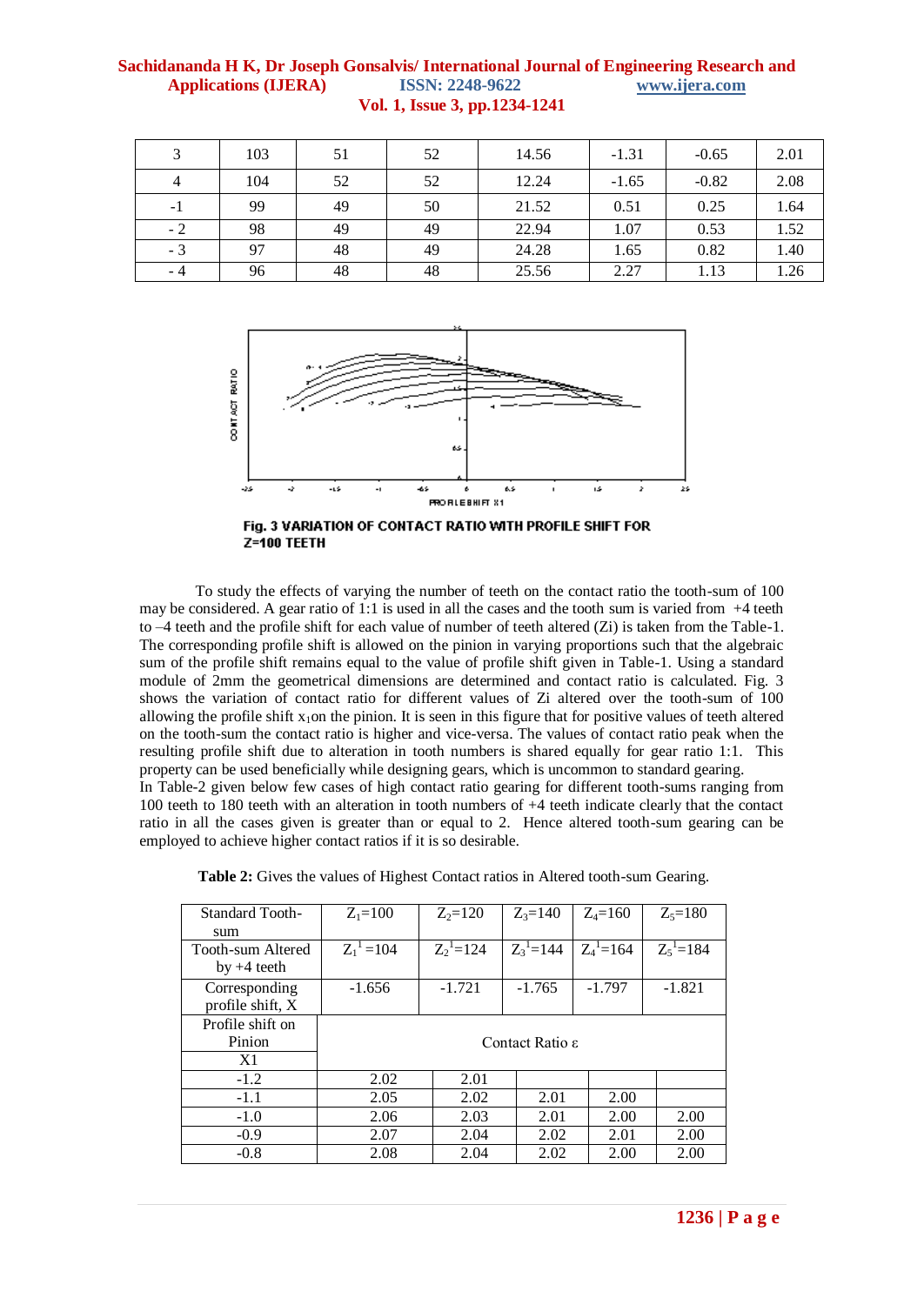| $-0.7$ | 2.07 | 2.03 | 2.01 | 2.00 |  |
|--------|------|------|------|------|--|
| $-0.6$ | 2.06 | 2.02 | 2.00 |      |  |
| $-0.5$ | 2.04 | 2.00 |      |      |  |
| $-0.4$ | 2.01 |      |      |      |  |
|        |      |      |      |      |  |

#### **3. Tooth load sharing**

Gears when they are transmitting power the gear teeth in mesh transmit loads normal to their surfaces of contact. Along the path of contact the number of teeth in mesh transmitting this load depends on the contact ratio of the gear pair in mesh. Hence if the contact ratio is one a single pair of teeth transmit the entire load from the beginning of contact till the end of contact and if the contact ratio is between 1 and 2 for some duration of time along the path of contact two pairs of teeth transmit this load and for the rest single pair of teeth transmit this load. Thus, the load shared between the teeth in mesh along the path of contact varies from half load to full load. In this manner if the contact ratio is 2 the tooth load shared by the teeth in mesh along the entire length of path of contact will remain half the full load. Fig. 4 illustrates the tooth action along the path of contact beginning at point "A" and ending at point "E". The tooth load shared for different contact ratios is shown in Fig. 5(a) and 5(b).



Fig. 4 Shows the path of contact for a pair of teeth in mesh from the beginning to the end described by the points A, B, C, D and E.



 Fig. 5. a) Illustrates the load distribution between a pair of mating teeth along the path of contact. From A1 to B1 the load shared is half full load, From B2 to D2 full load and from D1 to E the load shared is half full load when the contact ratio is between 1.2 and 2.

 b) Shows the load shared by a pair of mating teeth along the path of contact when the contact ratio is equal to 2.

## **4. EFFECT ON STRESSES**

The loads acting on the gear tooth while transmitting power induce stresses in the material of the gear tooth, which are chiefly bending stresses and contact stresses. Between these two types of stresses contact stress prevailing in the region of tooth contact determines the durability of the gears. Nevertheless, bending stress is equally important but failure due to bending in power transmission gearing is not common. Hence consideration to the aspect of contact stresses becomes more prominent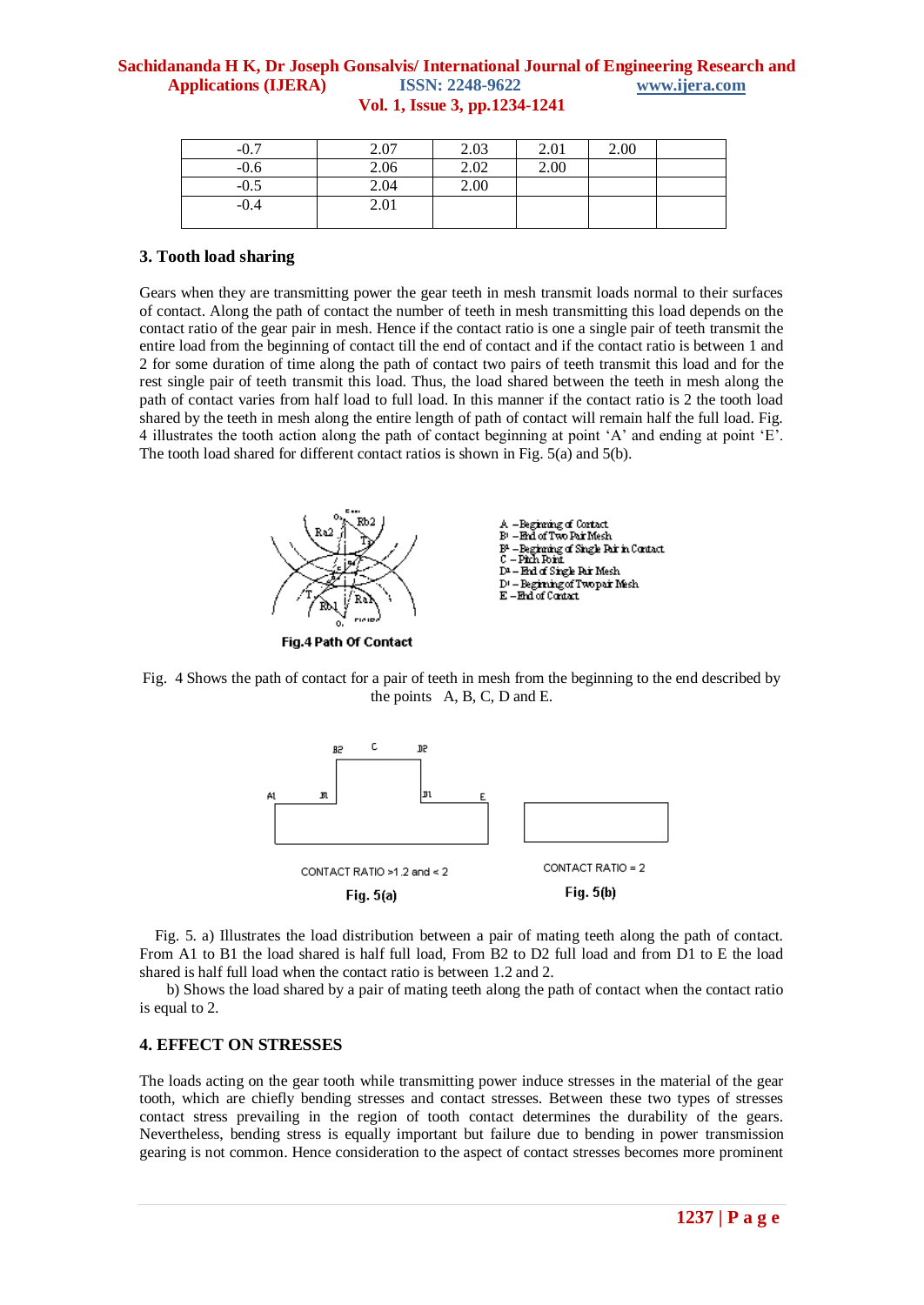and in this discussion the effects of high contact ratio gearing on the contact stresses is presented. The effects of altering the tooth-sum on the contact stresses has been discussed in reference [5], in this paper the contact stress induced with respect to the amount of profile shift allowed on the pinion as well as on the gear has been presented (the profile shift allowed is due to the alteration in tooth numbers for a gear pair operating between a specified center distance and module. The amount of profile shift allowed on the gears is based on two important consideration, the first is to ensure a minimum contact ratio of 1.2 and the second is to ensure tooth tip thickness greater than 0.4 module). It is found that contact stresses are lower in the case of negatively altered tooth-sum gearing compared to that of positively altered tooth-sum gearing. Contact stress varies inversely as the radius of curvature of the tooth profile and in the negatively altered tooth-sum gearing the profile shift is positive and this results in lower contact stresses. On the other hand in the negatively altered tooth-sum gearing the contact ratio will be smaller than that in the case of positively altered tooth-sum gearing, which affects the tooth load sharing giving rise to larger contact stresses in the region of single pair tooth contact (which is predominant in this gearing). Where as in the case of positively altered tooth-sum gearing contact ratio being higher, results in better tooth load sharing and the contact stresses will be relatively lower although they receive negative profile shift. This effect is more pronounced in the case of high contact ratio gearing in which at any given point along the path of contact the tooth load shared is always equal to half the full load. Therefore high contact ratio gearing will have better surface durability compared to the standard gearing. The following Figs.  $6(a)$  to  $6(g)$  illustrate the contact stress variation with respect to the profile shift allowed on the pinion for the cases of altered tooth-sum gearing considered in Table-2, which give contact ratio greater than 2. (Number of teeth altered is +4 on the tooth-sum). These figures refer to the contact stress induced at various points such as "A" to "E" along the path of contact as shown in Fig. 4. In computing the contact stress in these cases a module of 2 mm is considered to determine the geometric dimensions and a tooth load of 10 Newton per millimeter width of the gear face is applied. In comparing the level of contact stresses induced in altered tooth-sum gearing vis-à-vis standard tooth-sum gearing or  $S_0$  Gearing (In this gearing the toothsum is not altered but profile shift is allowed on the gears such that the sum of the profile shifts will be equal to zero or  $x_1+x_2=0$ . The contact stresses computed at various points as explained earlier have been shown for this gearing in Fig.7 (a), which represents the contact stress at the beginning of contact, at this point the tooth load shared is half the full load, and 7(b) represents the contact stress when the tooth load shared is full. These points have been selected because the contact stress is generally higher at these points as they are very close to the base circle and point B2 indicates the stress when the tooth load shared is full. In Table-3 the values of contact stresses are given for comparison. The high and low values of stresses refer to the highest and lowest values of stresses plotted in Fig. 6(a) and 6(c) and 7(a) and 7(b). From this table it is evident that the contact stresses in altered tooth-sum gearing are relatively lower than those for the standard tooth-sum gearing. This clearly demonstrates that altered tooth-sum gearing can be preferred over the standard tooth-sum gearing for lower contact stresses or for better durability.

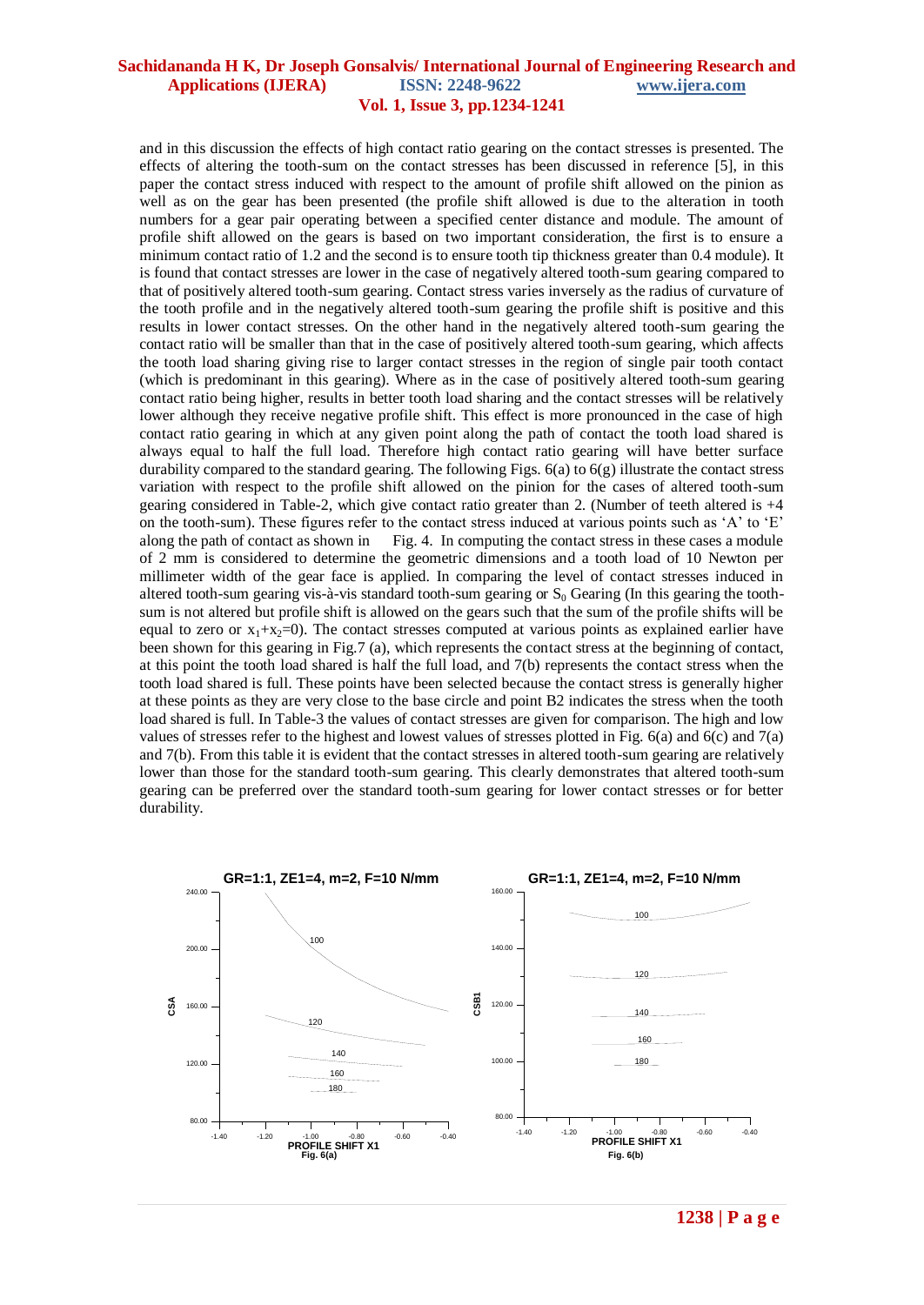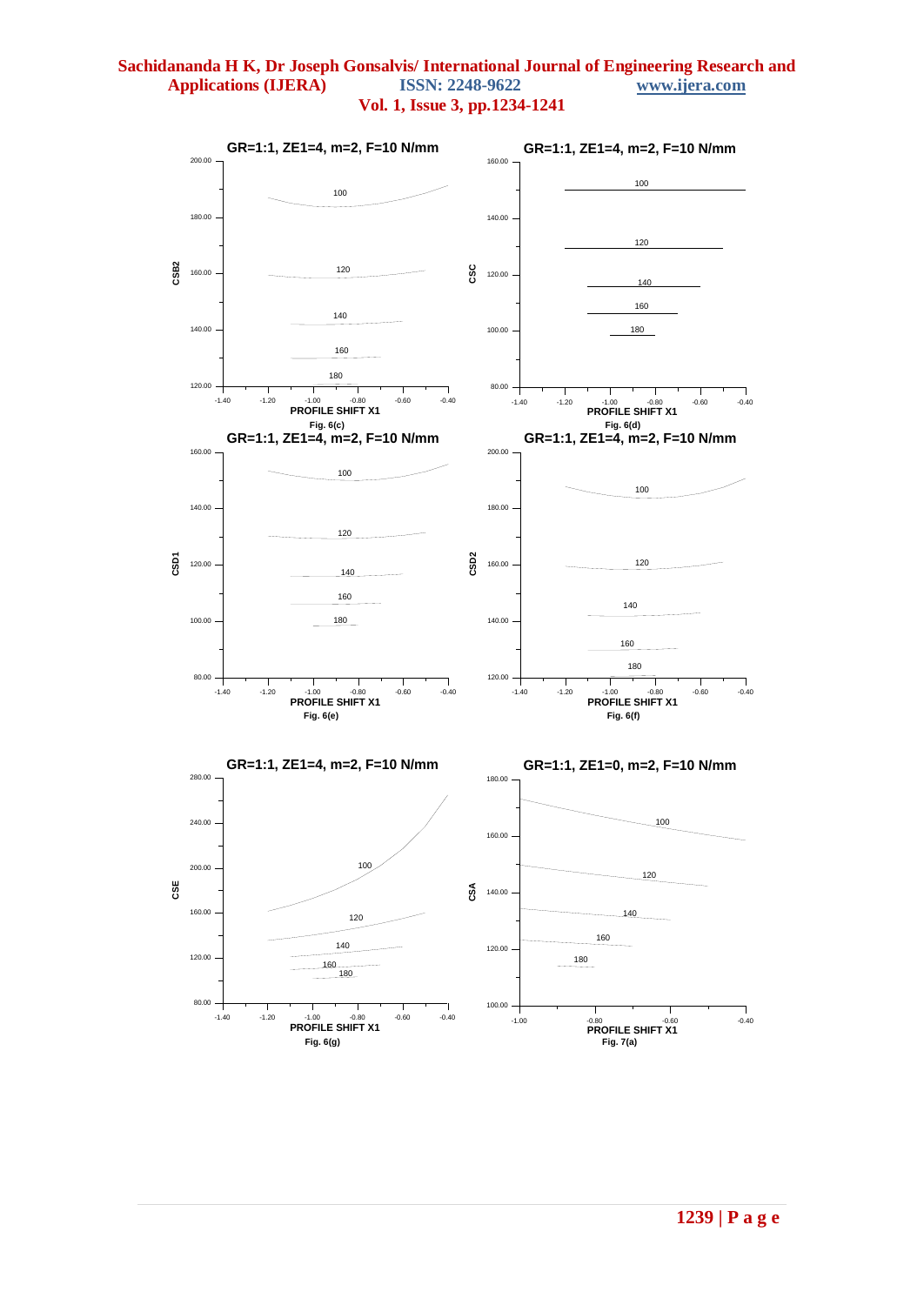

**Table 3** Gives the details of contact stresses at points "A" and "B2" along the path of contact for altered tooth-sum gearing and the values shown in parenthesis are for the standard tooth-sum gearing.

| $5$ carm $5$ .             |           |          |          |          |          |          |  |
|----------------------------|-----------|----------|----------|----------|----------|----------|--|
| Number of teeth in Altered |           | 104      | 124      | 144      | 164      | 184      |  |
| Tooth-sum                  |           | (100)    | (120)    | (140)    | (160)    | (180)    |  |
| High, MPa                  |           | 239.49   | 154.03   | 125.24   | 111.22   | 100.98   |  |
| Point 'A'                  |           | (173.12) | (149.69) | (134.31) | (123.18) | (114.06) |  |
|                            | Low, MPa  | 156.81   | 133.06   | 118.36   | 107.92   | 99.94    |  |
|                            |           | (158.39) | (142.24) | (130.33) | (121.05) | (113.54) |  |
| Point 'B2'                 | High, MPa | 186.98   | 159.39   | 141.91   | 129.81   | 120.49   |  |
|                            |           | (218.38) | (195.84) | (179.51) | (166.90) | (156.33) |  |
|                            | Low, MPa  | 191.27   | 161.07   | 142.99   | 130.33   | 120.73   |  |
|                            |           | (209.31) | (191.02) | (176.84) | (165.43) | (155.99) |  |

## **4. CONCLUSION**

Contact ratio in gearing is an important parameter in gearing, which determines the maximum number of teeth in mesh along the path of contact. Higher the number of teeth in mesh lower is the tooth load. Obviously lower tooth load induces lower stresses or it is possible to load the tooth to a higher value for a given permissible stress. Thus high contact ratio becomes more relevant in power transmission gearing. The use of altered tooth sum gearing permits design gears for higher contact ratio. Following are the conclusion drawn based on this paper.

- 1) Based on the study contact ratios of equal to or greater than 2 are obtained for positive alterations in tooth number of value 4 teeth on the tooth-sums ranging from 100 teeth to 180 teeth. However, for the study tooth-sums ranging from 40 teeth to 240 teeth have been considered.
- 2) As contact ratio is higher the maximum tooth load shared by the tooth will not exceed more than half the full load along the path of contact.
- 3) Contact stresses computed for altered tooth-sum gearing are much lower than that for the standard tooth-sum gearing. Hence lower contact stresses permit larger power transmission capabilities.
- 4) As contact ratio in altered tooth-sum gearing is higher the noise produced while transmitting power will be lower.